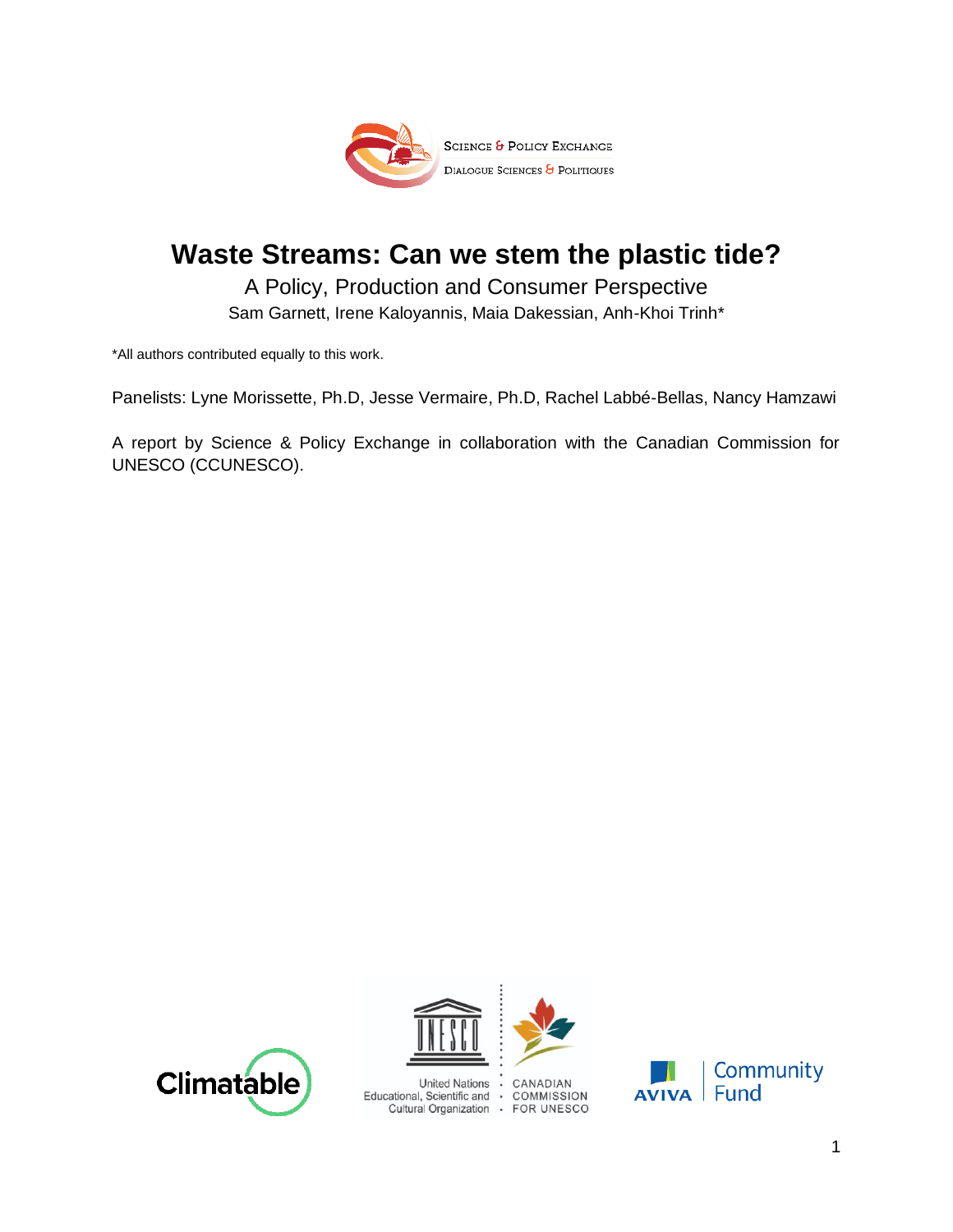#### **EXECUTIVE SUMMARY**

*Science & Policy Exchange* (SPE) held a public forum entitled "WASTE STREAMS: Can We Stem the Plastic Tide?" with the goal of bringing the public together with researchers and professionals involved in addressing plastic pollution in waterways. This report summarizes the perspectives of our panelists, as well as the concerns raised by the general public during the question period.

#### **Scientific Perspective**

- Microplastic pollution is difficult to remove from the environment and makes up a significant portion of total plastic waste.
- The international scientific community, with governmental support, is continually working to monitor the climate and health impacts of this problem.
- Science can contribute to the development of technology that can address microplastic pollution.

#### **Economic Perspective**

- Problem-solving will require large scale collaboration between all stakeholders including corporations, NGOs.
- A circular economy for plastic products would be beneficial.
- Government regulation is essential in transitioning us towards this circular economy.
- Consumers are a key player in driving changes in the plastic product economy.

#### **Governmental Perspective**

- The government's proposed Ocean Plastics Charter aims to take concrete steps to address plastic pollution.
- Zero-waste plastic initiatives can be compatible with economic growth.

#### **Community Discussion**

- The public is wary of financial and health concerns of plastic pollution.
- A *complete* scientific assessment of the issue is unnecessary before taking action.
- Although the scope of the problem may seem overwhelming, it is important to reiterate the significance of collaborations and to build upon incremental successes.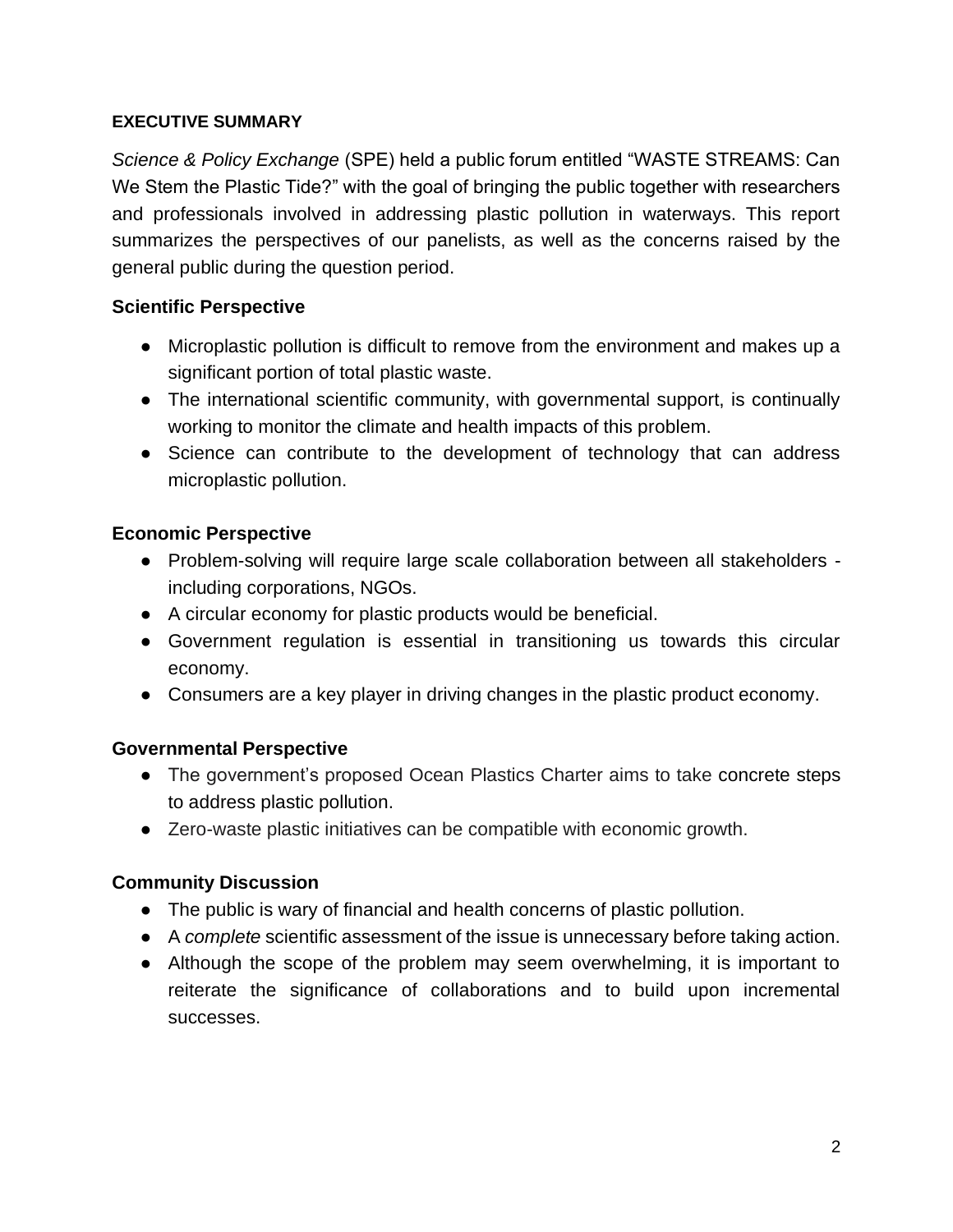### **INTRODUCTION**

This report summarizes the discussion held at the SPE Forum "WASTE STREAMS: Can We Stem the Plastic Tide?" This event brought the public together with experts from research, NGO, and government perspectives to discuss plastic pollution. Understanding the various stakeholders involved in the life cycle of plastic products, and their perspectives, is critical to ultimately implement policies around this multidisciplinary issue. In parallel, while solutions are developed and policy is enacted, scientific research must continue to determine how exactly plastics reach waterways and what are the effects on the environment and human health.

Throughout the panel discussion, two strategies were highlighted by nearly every speaker: (1) collaboration and (2) building upon uplifting achievements. The research, industry, economic, and policy considerations will be summarized followed by the discussion themes brought by the public to this event.

# **I: Science & Research**

The scientific community is a key player in providing data and evidence to assess the landscape of the plastic problem. One of the landmark papers displaying the magnitude of plastic pollution was that of Dr. Marcus Eriksen et al.1. The authors reported the total number of plastic particles floating in the world's oceans across all five sub-tropical gyres: data collected between 2007-2013 reveal an estimate of 5.25 trillion plastic particles weighing almost 270,000 tons. Their findings also highlighted the abundance of microplasticity (plastic particles less than 5mm in size) in our environment resulting mostly from the breakdown of larger plastic items. This provided an incentive for scientists to collect data in their local communities in order to assess both the origins of these pollutants and to determine solutions to this problem.

As an example of current scientific research, Jesse Vermaire presented his work at the Institute of Environmental and Interdisciplinary Sciences at Carleton University. His research pertains to the study of human impact on lakes and rivers, gathering most of his data from the Ottawa, Gatineau and Rideau Rivers, which eventually flow into the Saint-Laurent river. He aims to assess the magnitude of plastic pollution in the Ottawa-Gatineau area and to identify their sources.

<sup>1</sup> Eriksen, Marcus, et al. "Plastic Pollution in the World's Oceans: More than 5 Trillion Plastic Pieces Weighing over 250,000 Tons Afloat at Sea." *PLOS ONE*, Public Library of Science, 10 Dec. 2014, https://journals.plos.org/plosone/article?id=10.1371/journal.pone.0111913.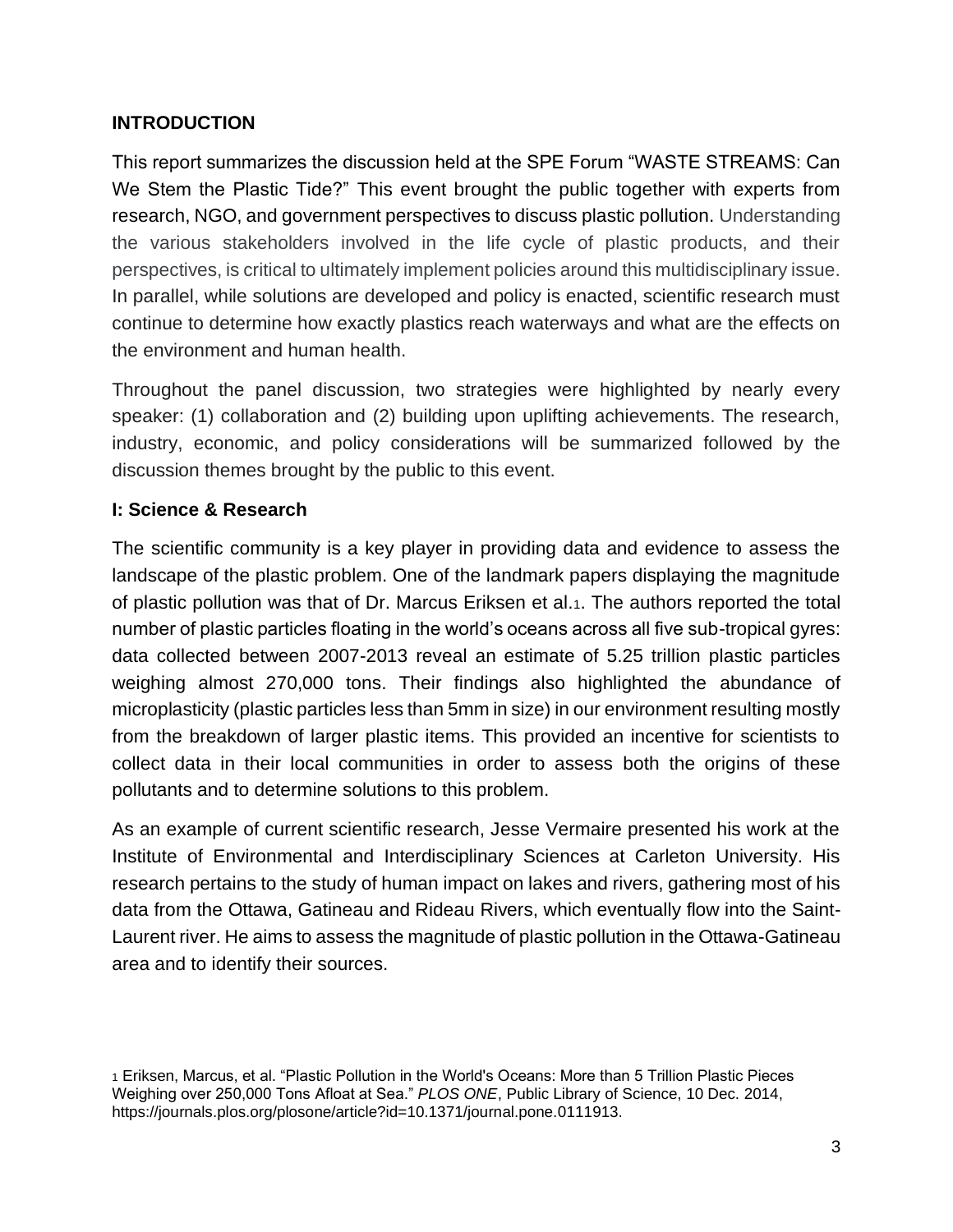Most of Vermaire's team's data is gathered by one of two methods. The first is through a *citizen science* program where his research team has partnered with the Ottawa Riverkeeper to collect filtered water samples to be analyzed for microplastics. The second method is to collect larger plastic items through *trawling* methods. His data show that there is an abundance of microplastic pollution in the Ottawa-Gatineau river. The next step is therefore to assess the sources of these pollutants.

Vermaire has partnered with the City of Gatineau in order to determine the sources of its plastic pollution. Their research team found that most of the plastic pollution comes from wastewater systems. While they were not originally built for such tasks, the wastewater system filters plastic fragments larger than 19 mm in size. His studies show that wastewater systems are an efficient filtering mechanism for plastic pollutants, with 99% of them filtered out. However, this system does not address microplastics, mostly falling in the category of *microfibres* – this suggests that clothing greatly contributes to plastic pollution in our waterways.

Given that wastewater systems can act as filters for larger plastic pollutants, engineering solutions to address smaller plastic pollutants could be prioritized to filter additional plastics. Mission 100 tonnes<sup>2</sup> studies the life cycle of plastic and found that if it can reach management facilities, 98% of the waste is safely contained on site. Much of the plastic in the ocean also comes from terrestrial sources through the wind. Therefore, picking up trash on the beach and near waterways can prevent plastic from breaking down and reaching water streams.

While Vermaire's research focuses on evaluating the impact of human activity on lakes and rivers, other scientists tackle the problem from different perspectives. For example, Nancy Hamzawi pointed out that the Science Advice for Policy by European Academies published a report<sub>3</sub> about microplastics and its impact on nature and society. Furthermore, as referenced by Rachel Labbé-Bellas, the Center for International Environmental Law published a report on plastic pollution and its impact on health4, and another on its role in climate changes. The first report identifies methods of exposure to plastic toxicity or its associated by-product chemicals, and subsequently proposes solutions to reduce these exposures. The second report identifies and offers solutions to the environmental impact (pertaining to climate change) of the life cycle of plastics.

<sup>2</sup> http://www.mission100tonnes.com/

<sup>3</sup> Koelmans, Bart, et al. *A scientific perspective on microplastics in nature and society*. SAPEA, 2019.

<sup>4</sup> Azoulay, David, et al. "Plastics and Health The Hidden Cost Of A Plastic Planet." (2019).

<sup>5</sup> Hamilton, Lisa Anne, et al. "Plastic and Climate The Hidden Cost Of A Plastic Planet." *Center for International Environmental Law (CIEL)* (2019).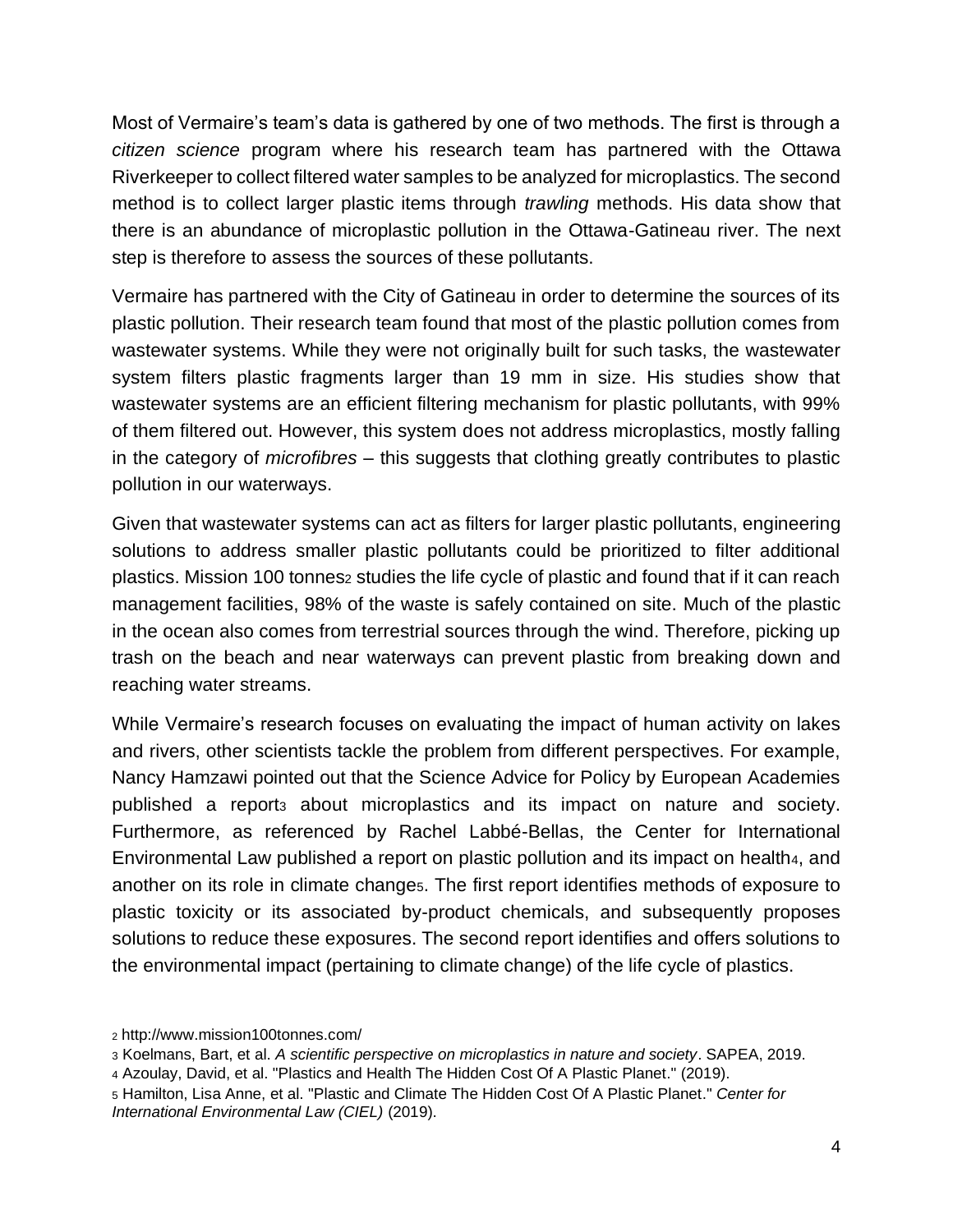Lyne Morissette, a sustainability researcher, discussed how scientists have traditionally focused on popularizing the literature and shocking consumers with troubling statistics. Morissette argues that this was counterproductive, as it made people feel ineffective and resulted in most people ignoring the problem. Morissette stressed that, instead, scientists should strive to inspire people with success stories. Therefore, going forward, the sharing of success stories should be prioritized along with the dissemination of research in order to drive support for policy changes to promote real change.

Overall, the scientific community is rapidly working towards assessing the magnitude of plastic pollution in our waterways, defining their sources, and determining solutions to the problem. They are also working towards determining the impact of this problem on other facets of society including public health, climate change, biodiversity, and more. Because of the lack of data, and the scale of the problem, collaborations between different institutions and the public is necessary to accelerate the science. While it is imperative for science to provide the data and knowledge to galvanize society towards action, this is an instance where the public and policymakers must act in parallel to the research.

#### **II: Economy: Consumers, Corporations, & NGOs**

A stand-out theme of this event was "all hands-on deck". Corporations, especially those that produce and use plastic, have a significant role to play in helping us address the systemic issues that led to our current plastic consumption. Both consumers and producers/distributors of plastic-containing products can drive change by using their economic leverage to push for solutions**.** To effectively address this issue, corporations must address the complete life cycle of plastics. This includes its extraction from natural resources, production into final products, distribution and commercialization, usage in daily life and disposal. To achieve such structural reform requires collaborations between scientists and engineers to produce sustainable alternatives.

Given the role of corporations in our economy, they must be brought to the table. Labbé-Bellas presented a 2019 ocean excursion for corporate executives, which aimed to bring the executives in close contact with the plastic problem. The excursion was also attended by 5 Gyres, Greenpeace, and other NGOs, along with some policymakers. The executives noticed their own products amongst the plastic in the oceans, highlighting their responsibility, and the excursion sparked discussion and built ideas amongst the participants6.

<sup>6</sup> Jacobsen, Rowan. "An Epic Ocean Plastics Field Trip for Corporate Executives." *Outside Online*, 9 Aug. 2019, https://www.outsideonline.com/2400590/ocean-plastic-pollution-soulbuffalo.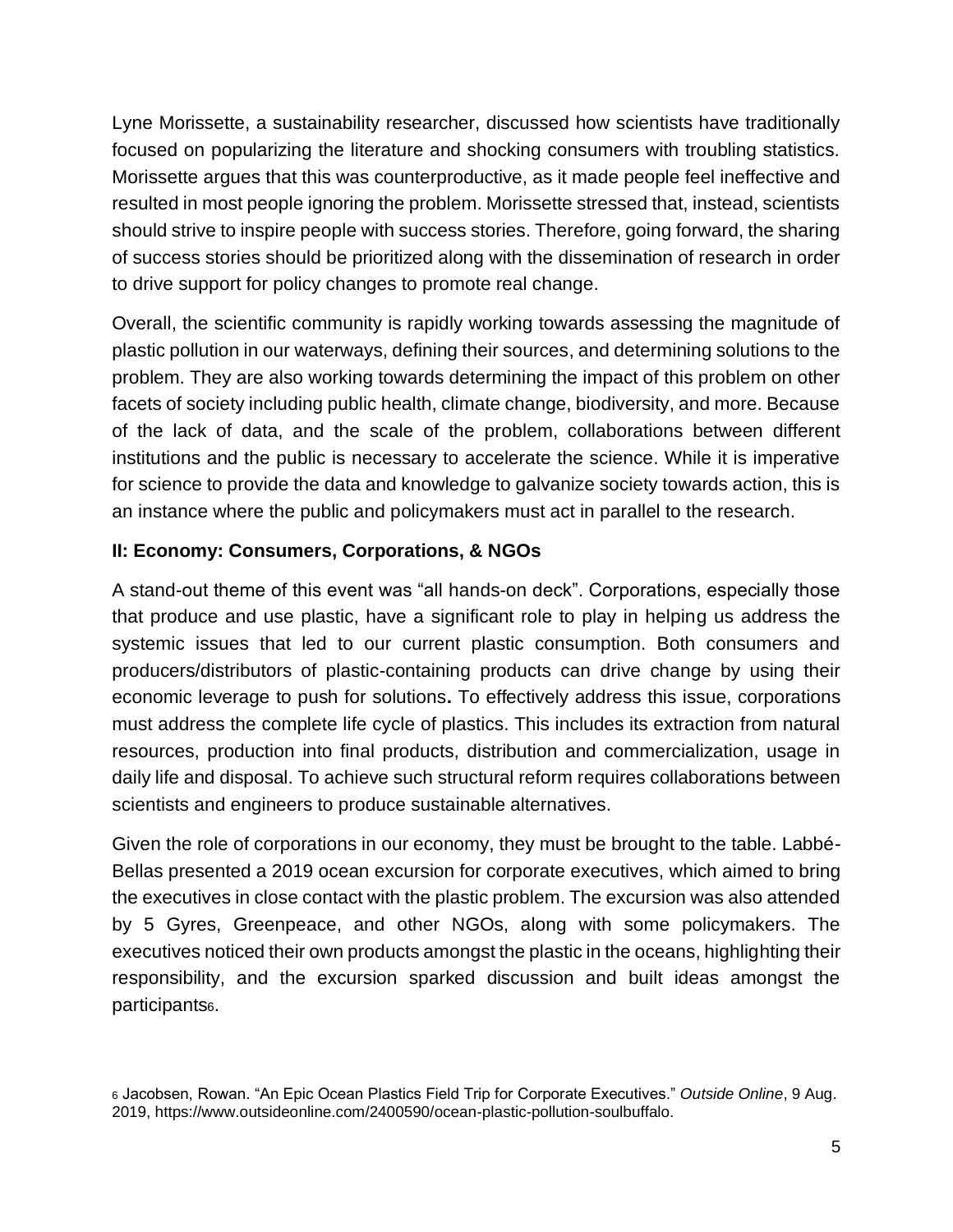Some examples of corporate strategies proposed include the implementation of virgin plastic fees/taxes, the recycling of chemicals and water, the promotion of container recycling rewards for consumers and identifying big polluters through brand auditing. The public, NGOs and governments can hold corporations accountable to these types of promises, and help track the success of these programs.



#SPEForum panelists answer questions from the audience. Left to right: Lyne Morissette, Rachel Labbé-Bellas, Jesse Vermaire, Nancy Hamzawi

Since removing microplastics from our waterways is an excessively challenging task, the importance of preventing plastics from getting into waterways in the first place was emphasized. The public has a role in these preventative solutions. For example, Labbé-Bellas discussed a brand auditing app<sup>7</sup> that has recently been developed. It is now used internationally by over 1400 organizations and myriad consumers to collect data on plastic production and pollution from corporations. This data can help consumers decide which companies they would like to support or not. Labbé-Bellas used this example to demonstrate the importance of making evidence accessible to the public and of using comparable (or identical) software between organizations worldwide to facilitate communication.

During the discussion portion of the event, the fact that the consumer marketplace is changing was mentioned. Many consumers in Canada and the US prefer "green" alternatives and are trying to be more environmentally conscious. Corporations are recognizing this trend and changing their practices to match consumer tastes. This is one example of how *consumer and economic pressure* can put pressure on corporations to change, even without explicit government policies. This also underscores the notion that all stakeholders will need to come together and work together to solve the plastic problem.

Non-governmental organizations (NGOs) are also involved in taking action on this problem outside of policy. NGOs like 5 Gyres or M-Expertise Marine Consulting conduct several activities to raise awareness and find solutions to plastic pollution: a data collection app for litter pick-up, group/community clean-ups, facilitating research excursions, and education/outreach, including events like the aforementioned corporate

<sup>7</sup> "Trashblitz." *5Gyres.Org*, https://www.5gyres.org/trashblitz.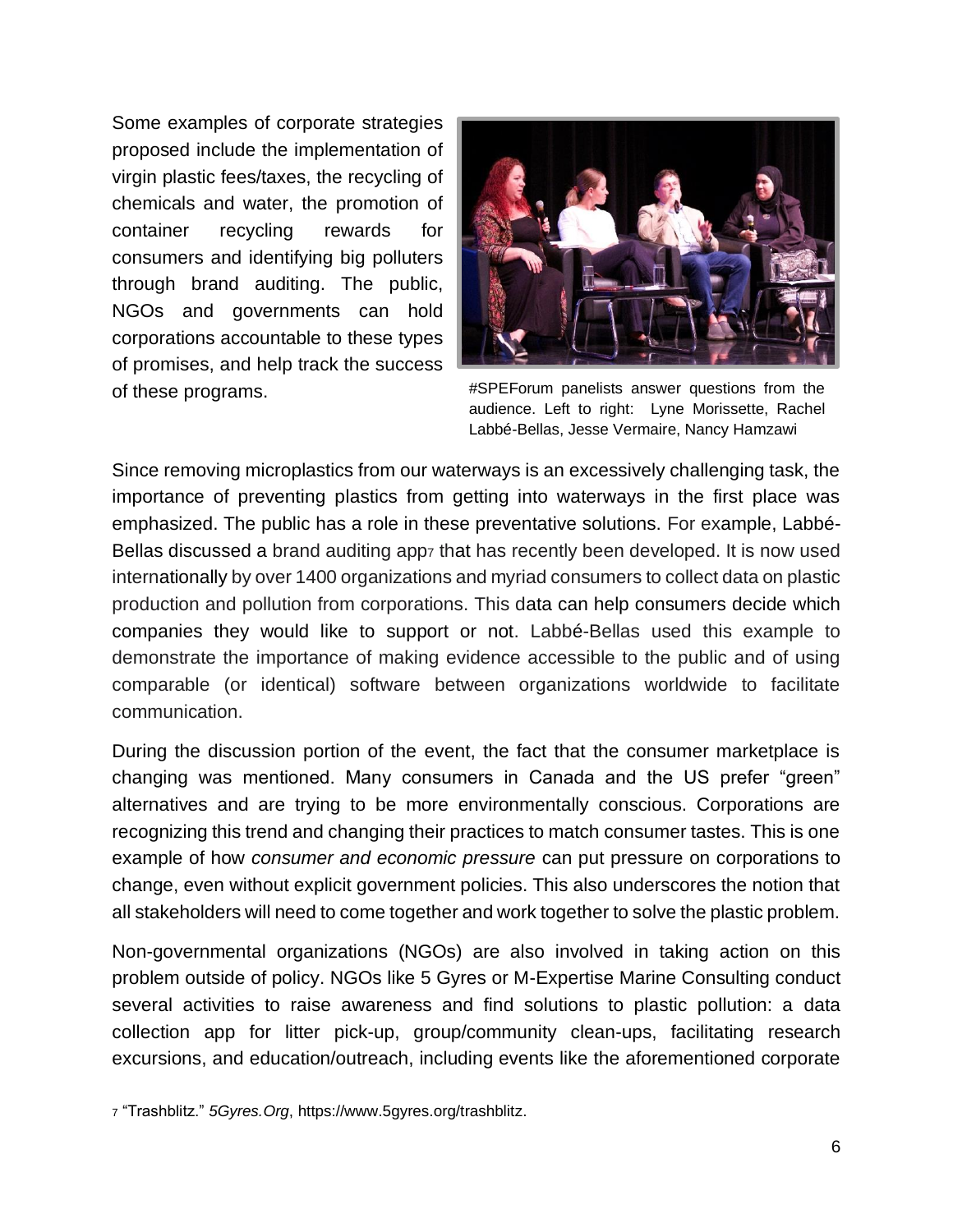executive trip. Many NGOs are non-profit, and most rely on collaboration and fundraising from corporations, government, and community donations to fund their activities.

Economically, consumers, corporations, NGOs, and governments are all stakeholders in solving the plastic problem. While some actors are seen as contributors (corporations), and some are seen as problem-solvers (NGOs), all have parts to play in changing habits and expectations. Regardless, the active participation and collaboration of people from all spheres are critical to fully understanding and addressing the scope of the problem.

#### **III: Governmental Policies**

Nancy Hamzawi, speaking from a government perspective, offered the most insight into currently discussed policies regarding microplastics. The objective is clear: we must stop the flow of plastics into our environment. This requires that we address the complete lifecycle of plastics, from monomers to recycled products. The aim is therefore to move this product towards a circular economy. This will necessarily require the assistance of the international community, including industries, scientists, NGOs and different levels of government. When working together, it is important to make concise, time-bound, concrete commitments when developing policies to address this issue.

Canada's Ocean Plastics Charter, recently proposed as part of its G7 presidency, includes two phases: phase 1 focuses on government efforts to prevent future plastic waste and phase 2 focuses on increasing consumer awareness and cleaning up current plastic waste. Phase 1 includes measures such as extending producer responsibility and supporting recycling infrastructure, innovation in plastic manufacturing & green procurement practices. Phase 2, which aims to be enacted in 2020, includes measures such as identifying actions to improve consumer awareness, advancing science, and cleaning up debris and reducing waste and pollution from aquatic activities, which involves collaborating with industry to receive abandoned, lost or discarded fishing gear. Another collaboration proposed is the funding of NGO endeavors, such as the Great Canadian Shoreline Cleanup, 10000 Changes Initiative, Ocean Research, and Solutions Program & Ocean Plastics Education Kit, which would bring together 5 NGOs.

The Trudeau government aims to lead by example to meet the objectives of the Ocean Plastics Charter. Besides its commitment to ban single-use plastics across the nation by as early as 2021, Hamzawi shared that the federal government itself has also made strides towards diverting at least 75% of plastic waste from federal operations by 20308.

<sup>8</sup> Canada, Service. "Government of Canada." *Canada.ca*, Government of Canada, 26 July 2019, https://www.canada.ca/en/services/environment/pollution-waste-management/zero-plastic-waste/canadaaction.html.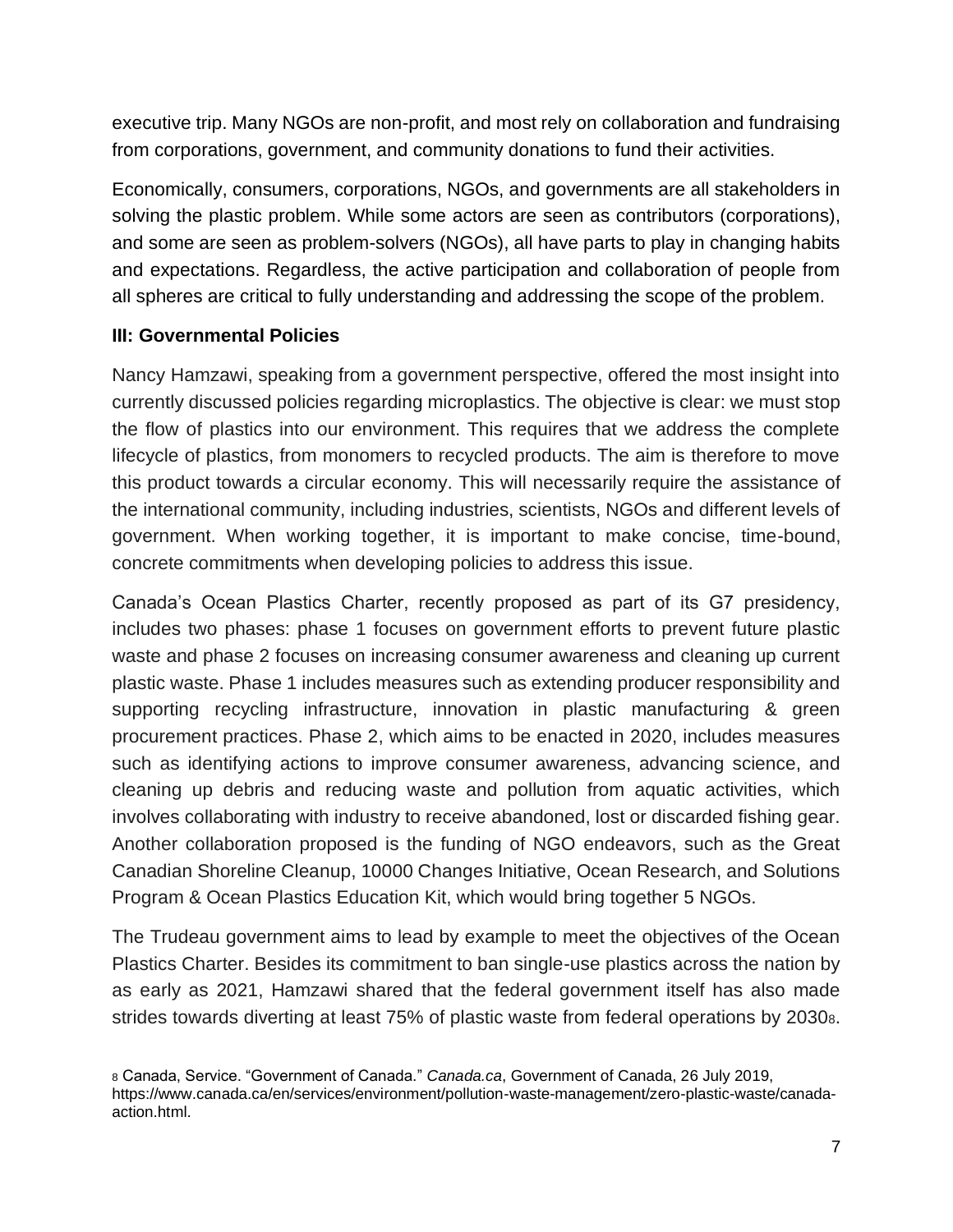The federal government has also introduced a ban on microbeads in toiletries, invested in wastewater infrastructure to reduce plastic debris, and launched plastic innovation challenges to encourage Canadian businesses to develop new solutions to reduce plastic waste.

Hamzawi also importantly highlighted that protecting the environment does not have to negatively impact the economy, as moving towards zero plastic waste could generate more than 42 000 jobs and recuperate 4.8 billion dollars in lost revenue by 20309. This includes revenues generated by the reuse of plastic items, the direct and indirect jobs created from a circular economy, and the savings from removing plastic products from our environment.

It is important that the government remains continuously informed of the status of research so that policy proposals remain supported by the science. As such, Environment and Climate Change Canada and Health Canada are generating a report about the science assessment of plastic pollution which will soon be made available to the public. This study investigates the broad effects and presence of both macro and microplastics pollution in the environment, leveraging all evidence in Canada and abroad, and consider the relationship of environmental plastics on the economy and on different ecosystems. The government has also recently published a Plastic Science Agenda<sub>10</sub>, in which it announced its pledge to (1) fund research that focuses on turning landfill waste to fuel and (2) work closely with Indigneous communities.

To summarize, the key policy recommendations proposed by the speakers were:

- 1. Develop measures to encourage collaboration and conversation between scientists, individuals, companies and government entities
- 2. Reduce the number of microplastics currently entering Canada's waterways by
	- a. investing in smaller filters at wastewater treatment plants
	- b. funding research that examines water plastic concentration & sources
	- c. encouraging individuals to take part in this research

http://publications.gc.ca/site/eng/9.871296/publication.html.

<sup>10</sup> Climate Change Canada. "Government of Canada." *Canada's Plastics Science Agenda - Canada.ca*, Government of Canada, 28 June 2019, https://www.canada.ca/en/environment-climatechange/services/science-technology/canada-science-plastic-agenda.html.

<sup>9</sup> Public Services and Procurement Canada, Integrated Services Branch, and Government Information Services, Publishing and Depository Services. "Economic Study of the Canadian Plastic Industry, Markets and Waste : Summary Report to Environment and Climate Change Canada.: En4-366/1-2019E-PDF." *Government of Canada Publications - Canada.ca*, 3 Apr. 2013,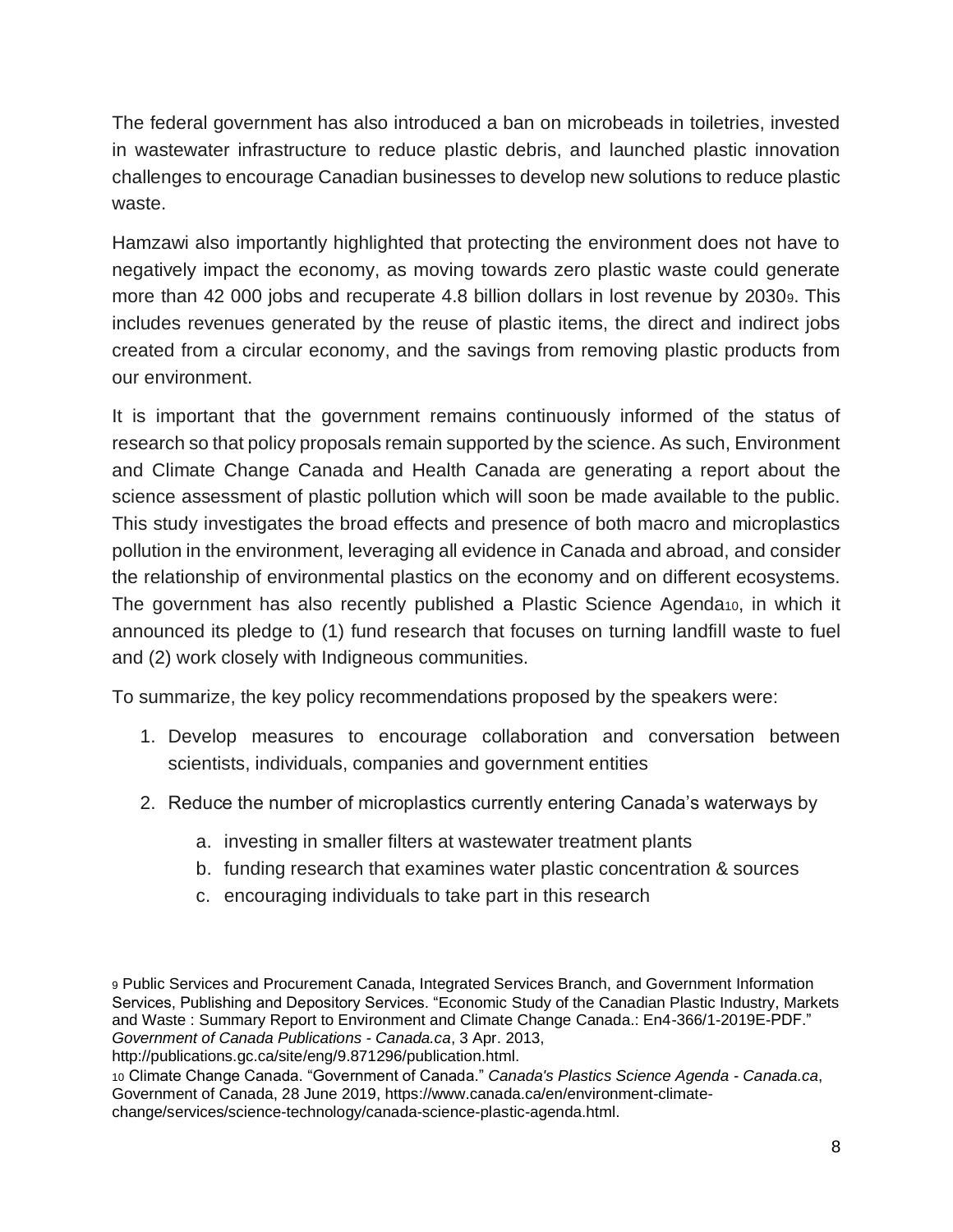- 3. Make research and evidence available to the average consumer and encourage organizations to use the same, easily-accessible platform to record their findings.
- 4. Develop concise, time-bound, concrete commitments, considering every step in a product's life cycle and move towards a circular plastics economy.
	- a. This includes government efforts, such as extending producer responsibility and supporting recycling infrastructure, and other efforts like improving consumer awareness, advancing science, and collaborating with industry to receive abandoned, lost or discarded fishing gear.
- 5. Enact policies reducing plastics, such as the federal government's recent commitments to divert at least 75% of plastic waste from federal operations, eliminate the unnecessary use of single-use plastics, and ban microbeads in toiletries, among others.
- 6. Leverage all current research from Canada and from abroad to develop policy, taking into account possible impacts on people, the economy and wildlife. It must be noted here that single-use plastic bans in particular have been criticized as noninclusive or even harmful policies, particularly for those people with disabilities.
- 7. Use a multidisciplinary team to develop policy and highlight the importance of individual action.
- 8. Popularize science, without being discouraging, by focusing on major success stories.



# **IV: Public Opinion & Community Discussion**

A full house at Bibliothèque et Archives nationales du Québec (BAnQ) for #SPEForum.

This forum provided the public with an opportunity to engage with leading experts in research and policy. As mentioned by Morrisette, issues around plastic have become trendy and the importance attributed to this crisis by the majority of the population will help guide political decisionmaking and allow for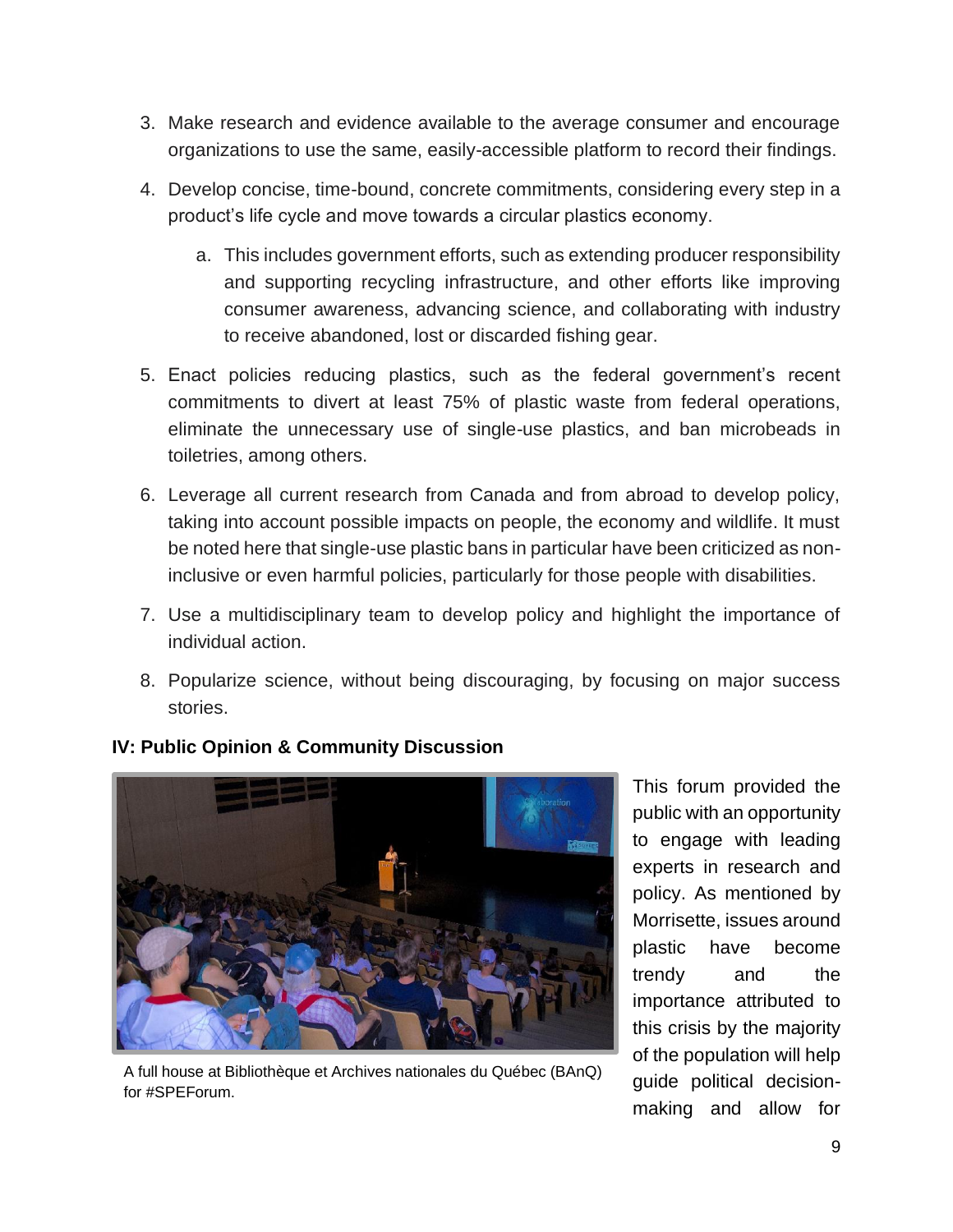science to thrive. Policy can give an official structure in which changes will have a bigger impact, such as within communities and industries. Importantly, the public also has concerns about how new policies regarding plastic can be implemented, how they will impact their lives, and what is the best way to help. The public's perspectives discussed at the forum are summarized below:

### *Financial Burden: Towards a Circular Economy*

A major concern of the public regarding policy in the area of plastics is the personal and financial burden that follows from these changes. The policy of taxing plastic producers instead of consumers was discussed. This goes hand-in-hand with extended producer responsibility and working towards a circular economy. Ideally, initiatives to urge companies to take responsibility for their waste would be made mandatory by the government. For example, it should be producers that invest in recycling facilities rather than cities charging taxpayers for the improvement of their infrastructures. For more information on circular economy, please consult SPE's report on *Zero Waste Cities: Reality or Fantasy* or the *Canada-Wide Action Plan on Zero Plastic Waste11*.

## *Health concerns*

The public is concerned about the effects of plastic pollution on their health. Plastic can potentially be toxic, especially in the form of microplastics. Labbé-Bellas from 5 Gyres put forward that there have been studies on the impact of plastic on the endocrine system, the disruption of hormone levels and how plastic affects the fertility system12. The impact of microplastics is also being assessed by European Science Advisors. The exact effects of plastic pollution on the environment, and how this impacts human health is not yet known, but the public expressed eagerness to deal with the problem as a precautionary measure while also continuing to research this issue.

#### *Precautionary Principle*

A prominent discussion point was whether plastic waste solutions can be developed before all the science is known, as climate and pollution research is still ongoing. Hamzawi brought an important point: science and actions are not sequential, they are parallel pathways. Already, "the public is way ahead of where the science is [...] plastic waste does not belong in the environment, you don't need scientists to tell you that." Many

<sup>11</sup> Canada, Service. "Government of Canada." *Canada.ca*, Government of Canada, 26 July 2019, https://www.canada.ca/en/services/environment/pollution-waste-management/zero-plastic-waste/canadaaction.html.

<sup>12</sup> Boberg, Julie, et al. "Environmental Toxicology: Plastics." *Encyclopedia of Reproduction*. Academic Press, 2018.